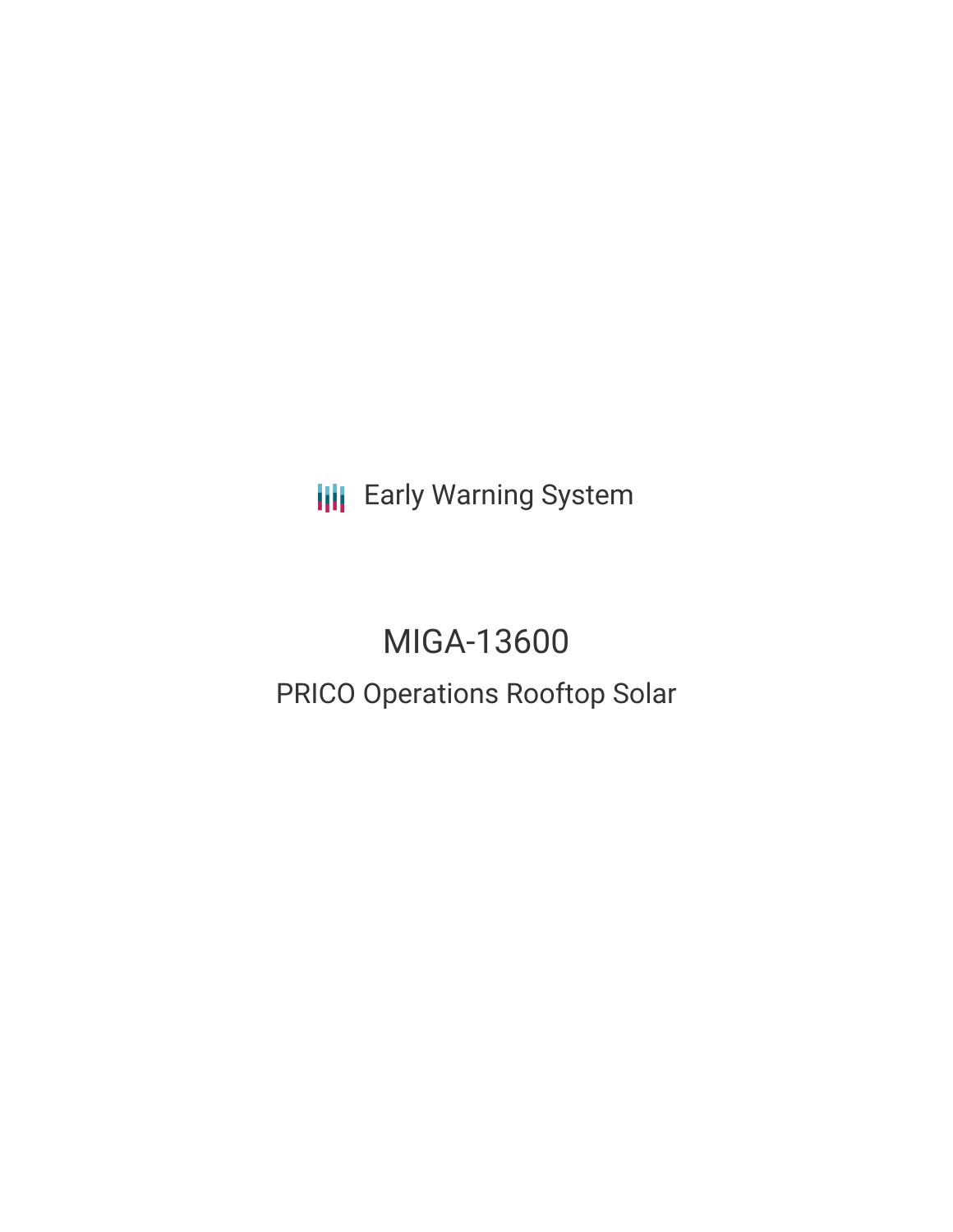## **Quick Facts**

| <b>Countries</b>               | Palestine, West Bank, Gaza                                     |
|--------------------------------|----------------------------------------------------------------|
| <b>Financial Institutions</b>  | Multilateral Investment Guarantee Agency (MIGA)                |
| <b>Status</b>                  | Active                                                         |
| <b>Bank Risk Rating</b>        | B                                                              |
| <b>Voting Date</b>             | 2017-07-12                                                     |
| <b>Borrower</b>                | Palestine Real Estate Investment Company of West Bank and Gaza |
| <b>Sectors</b>                 | Energy                                                         |
| <b>Investment Type(s)</b>      | Guarantee                                                      |
| <b>Investment Amount (USD)</b> | \$6.93 million                                                 |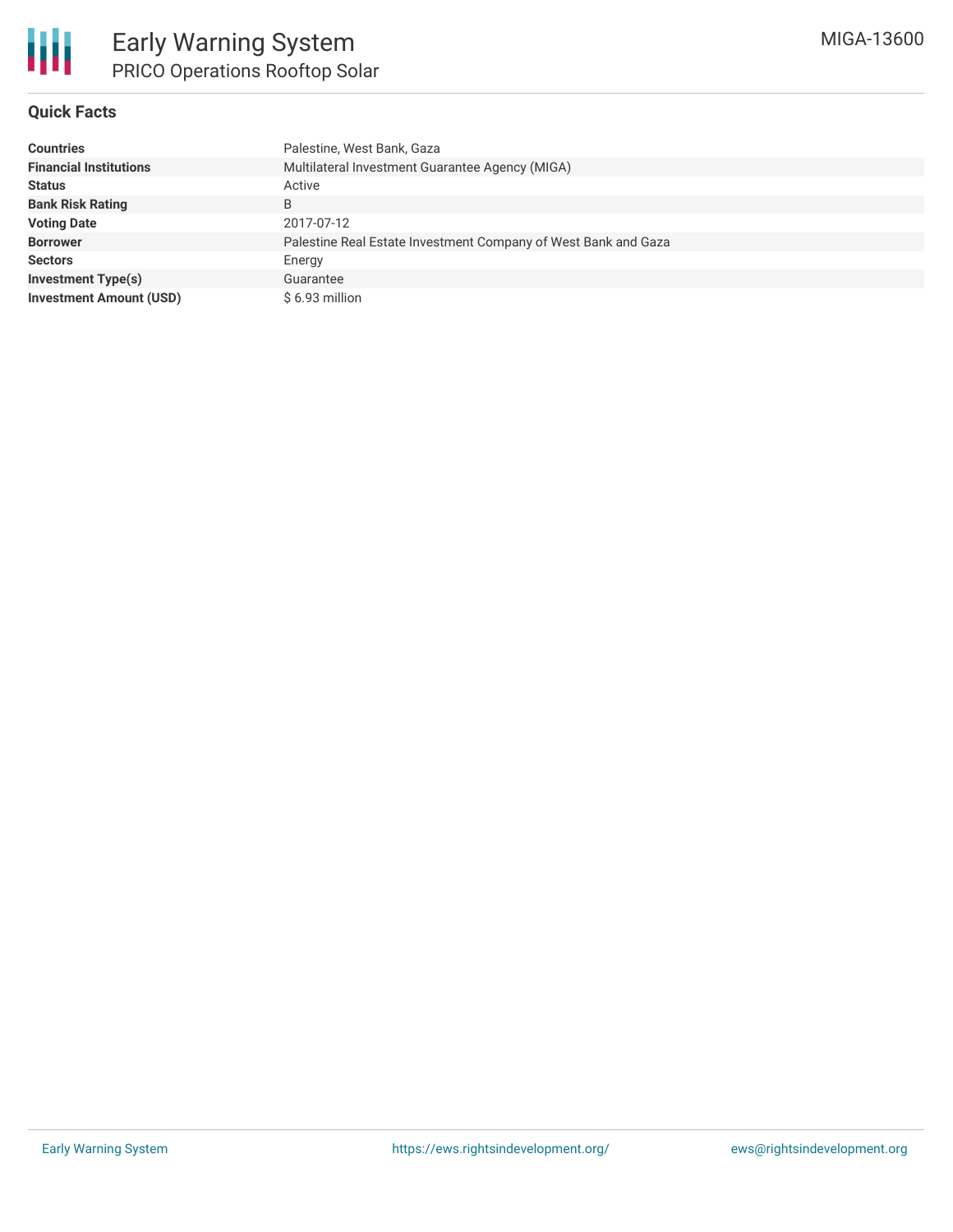

# **Project Description**

According to bank documents, on December 17, 2017, MIGA issued a guarantee for \$6.93 million for the equity investment in assets by Palestine Real Estate Investment Company (PRICO) in its subsidiaries, PRICO Operating and Maintenance Ltd. in the West Bank and PRICO Contracting and Trading Ltd. in the Gaza Strip. The investor applied for a guarantee under MIGA's West Bank and Gaza Investment Guarantee Trust Fund and under MIGA's Conflict-Affected and Fragile Economies Facility for a period of up to 10 years against the risks of transfer and convertibility restrictions, expropriation and war and civil disturbance, including temporary loss of income.

The Project involves the development, financing, construction, operation and maintenance of a 7 MWp rooftop solar photovoltaic (PV) power plant being developed by PRICO, the Guarantee Holder, located inside the Gaza Industrial Estate (GIE) in the Gaza Strip. The solar panels will be installed on the rooftops of 32 factories located in GIE. The Project will be implemented by two Special Purpose Vehicles: (i) PRICO Operating and Maintenance Ltd. of West Bank and (ii) PRICO Contracting and Trading Ltd. of the Gaza Strip. The Project will benefit from an IFC A- Loan, an IFC concessionary loan and a World Bank grant.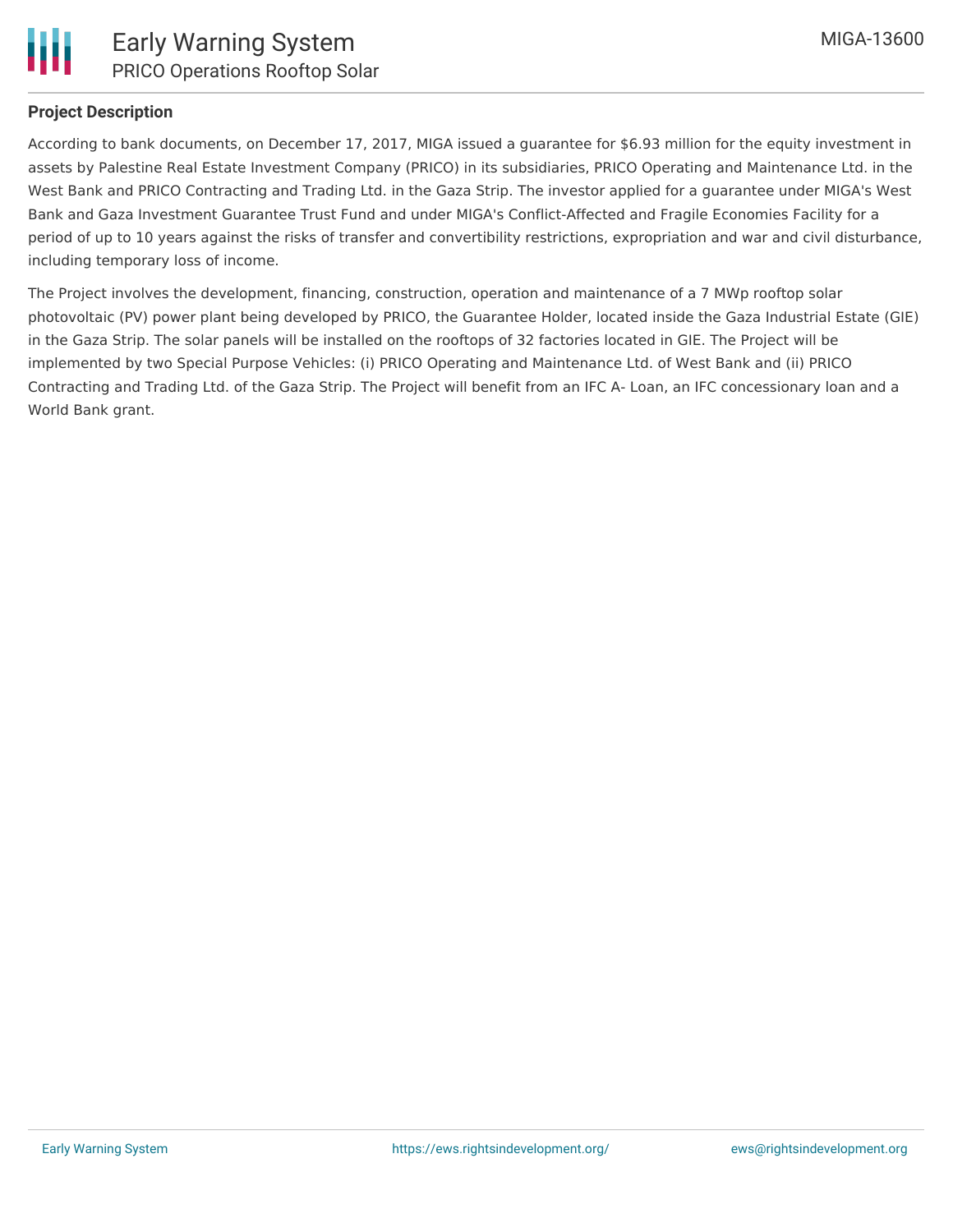

# **Investment Description**

Multilateral Investment Guarantee Agency (MIGA)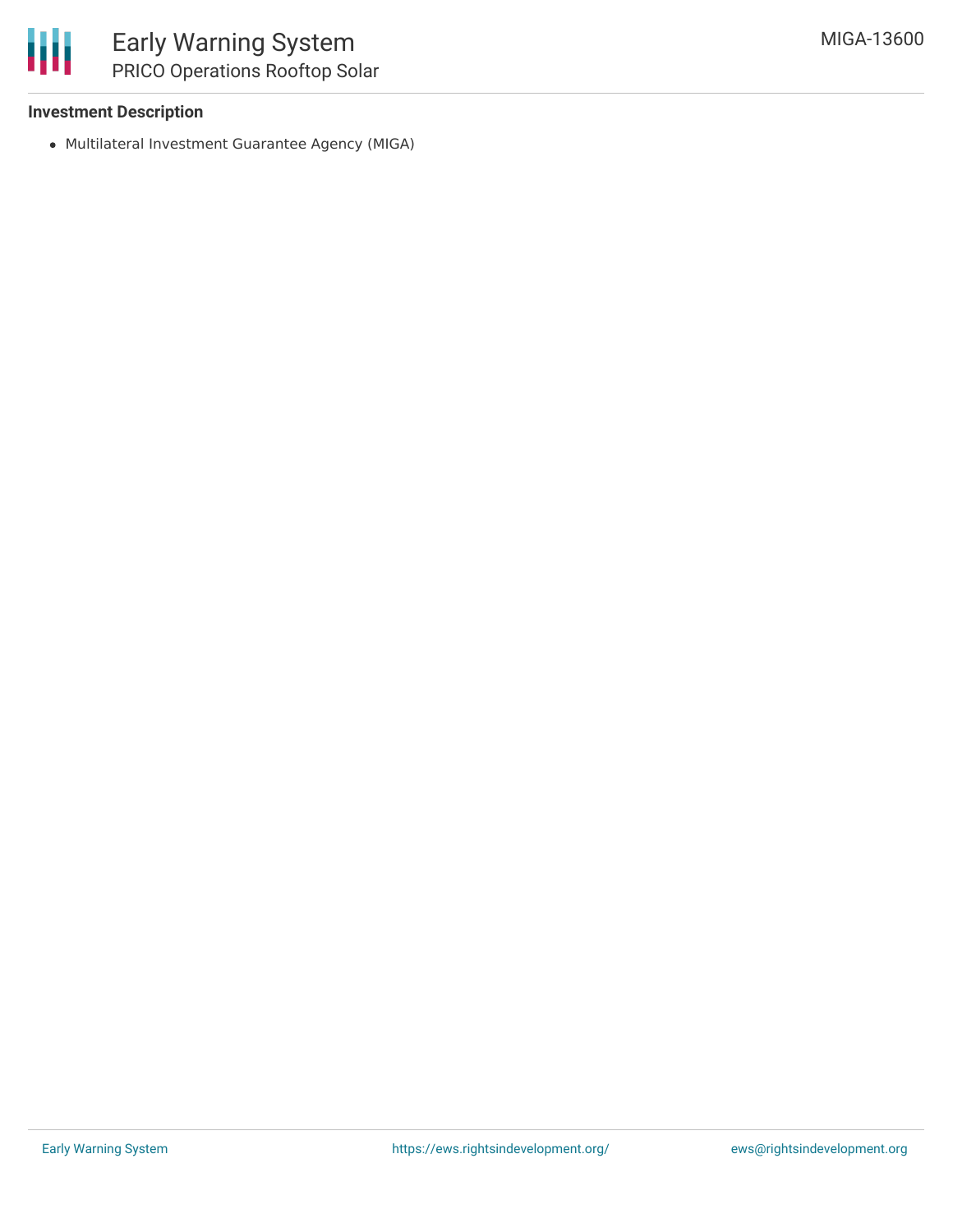

# Early Warning System PRICO Operations Rooftop Solar

| <b>Private Actor 1</b>   | <b>Private Actor</b><br>1 Role | <b>Private Actor</b><br>Sector | <b>Relation</b> | <b>Private Actor 2</b>                   | <b>Private Actor</b><br>2 Role | <b>Private Actor</b><br>2 Sector |  |
|--------------------------|--------------------------------|--------------------------------|-----------------|------------------------------------------|--------------------------------|----------------------------------|--|
| $\overline{\phantom{0}}$ |                                | $\overline{\phantom{a}}$       | $\sim$          | Palestine Real Estate Investment Company | Client                         | $\overline{\phantom{a}}$         |  |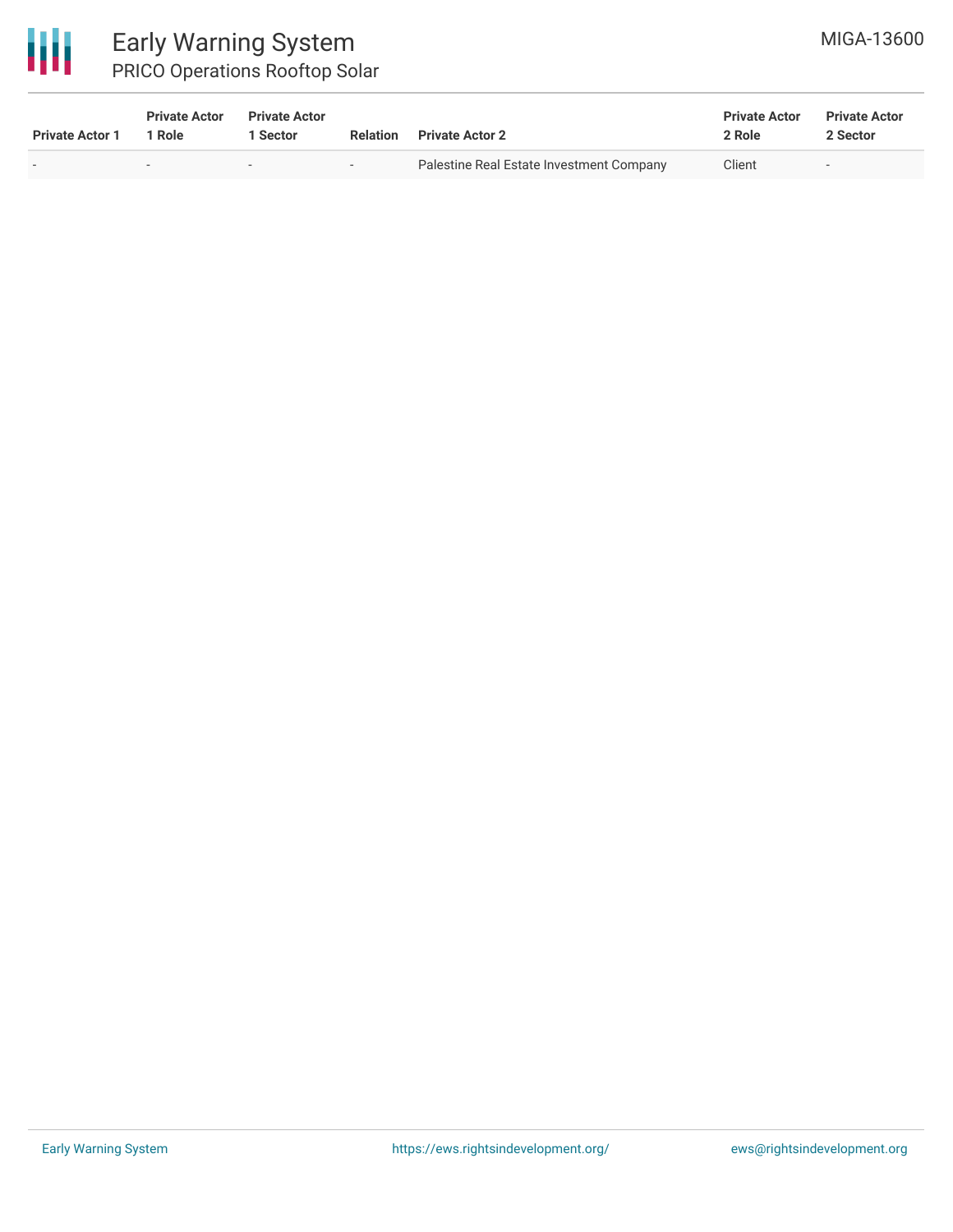# **Contact Information**

Contact information not provided at the time of disclosure\*

#### **ACCOUNTABILITY MECHANISM OF MIGA**

The Compliance Advisor Ombudsman (CAO) is the independent complaint mechanism and fact-finding body for people who believe they are likely to be, or have been, adversely affected by an IFC or MIGA- financed project. If you submit a complaint to the CAO, they may assist you in resolving a dispute with the company and/or investigate to assess whether the IFC is following its own policies and procedures for preventing harm to people or the environment. If you want to submit a complaint electronically, you can email the CAO at CAO@worldbankgroup.org. You can learn more about the CAO and how to file a complaint at http://www.cao-ombudsman.org/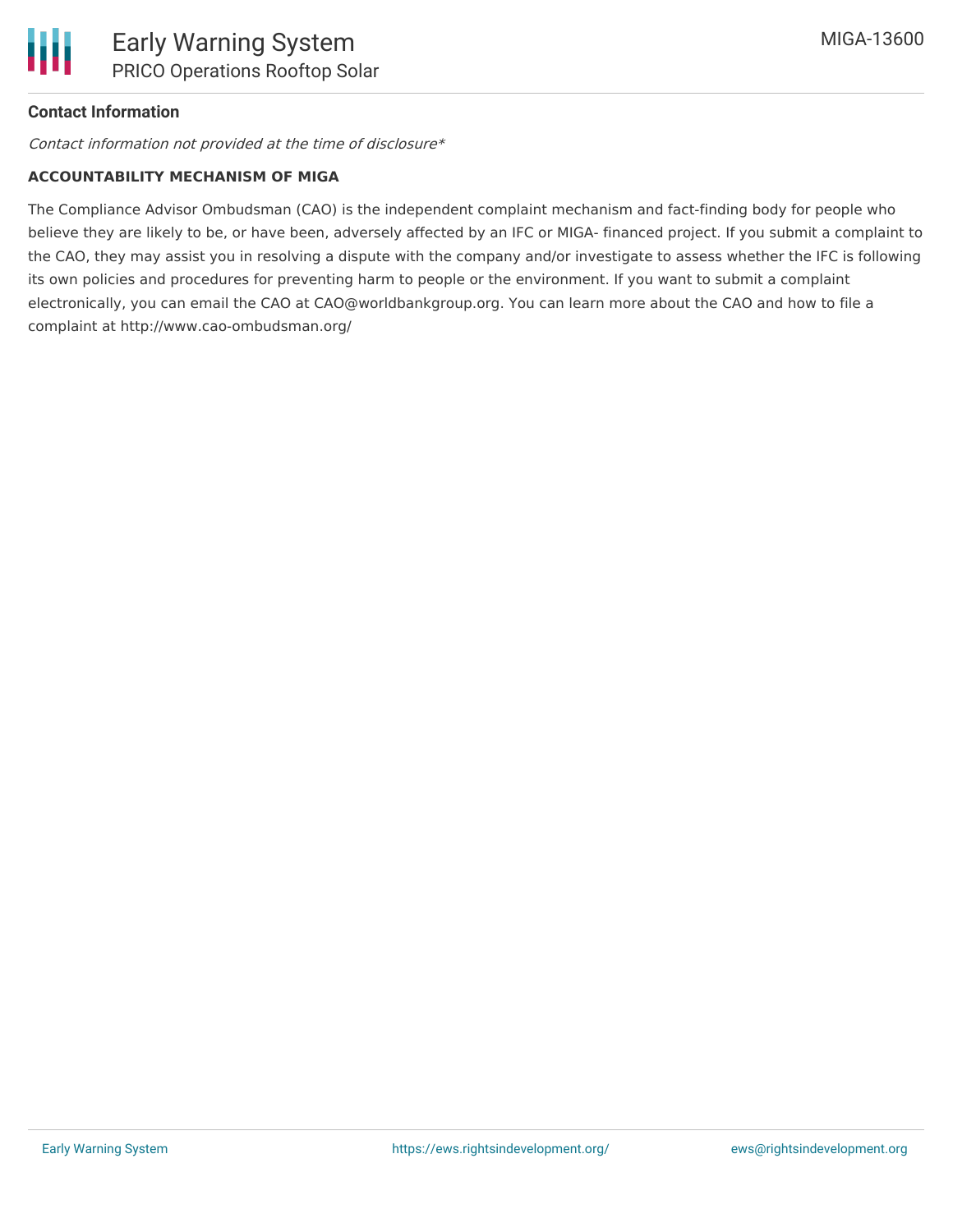

## **Bank Documents**

[Environmental](https://disclosures.ifc.org/#/projectDetail/ESRS/38674) & Social Review Summary